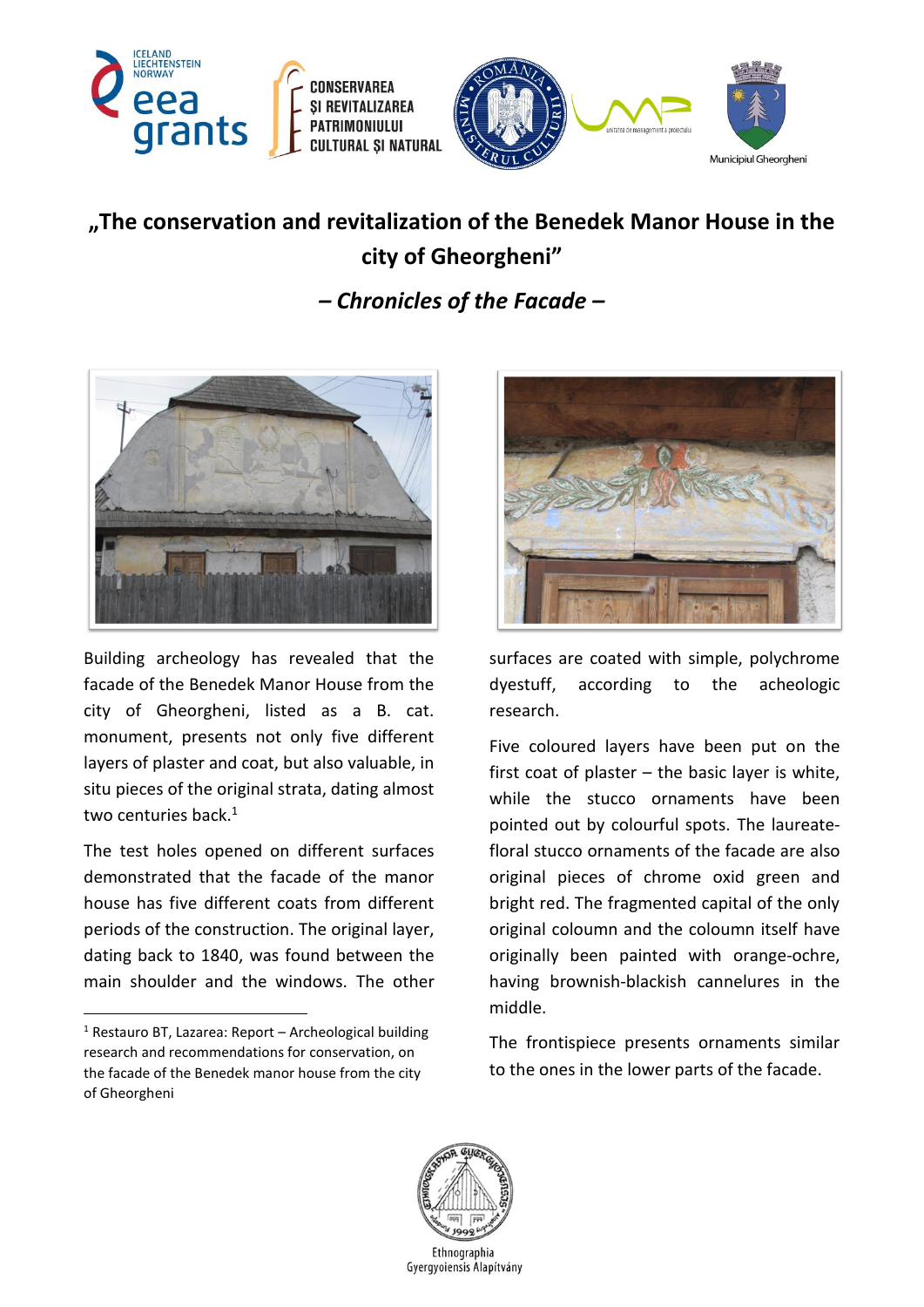

## CONSERVAREA **SI REVITALIZAREA** PATRIMONIULUI **CULTURAL SI NATURAL**



In the middle, there is another laureateornament with the inscription of 1840 underneath, still legible, which probably refers to the year of construction.

On the two sides of the inscription, there are two cambered, false windows framed with "towed" profiles and greenish dye that imitates venetian blinds.

The plaster coat both on the lower parts of the wall and the frontispiece are two-coat works put on lath. The first coat is of coarse grained, 1-2 cm thick layer, then a thin, smooth, 0,5 cm thick, grey-ochre coat was laid on, ended up by a smooth whitewash layer.

Year by year the binder has lost its power, so that the walls have reached to a sorrowful state; moreover thick, hard whiting layers have been put on later, which make it hard toreveal the original techniques.

The frontispiece and the lower part present two very different states, which lead to the conclusion that they might tell the story of two different periods of construction. The





Municipiul Gheorgheni



truth is, that the presence of the main shoulder was highly beneficial for the facade, since the upper part has stronlgy been affected by weather conditions, but the lower parts were kind-of protected, and as a result, several original pieces could have remained in quite a good state.

The continuous small movements of the studding, a fissure-net has formed on the whole surface of the facade, unfortunately highly intensified by the heavy traffic flowing in the immediate proximity of the manor house.

## **Recommendations for the rehabilitation**

The most important and most urgent steps in the process of rehabilitation are the consolidation and conservation of the original pieces of plaster coat, in order to stop further erosion.

Because of the unstuck pieces of the plaster work and its disfunctional presence in many spots, the proper covering up and subinjection are an absolute necessity in the most damaged parts. When bracing and